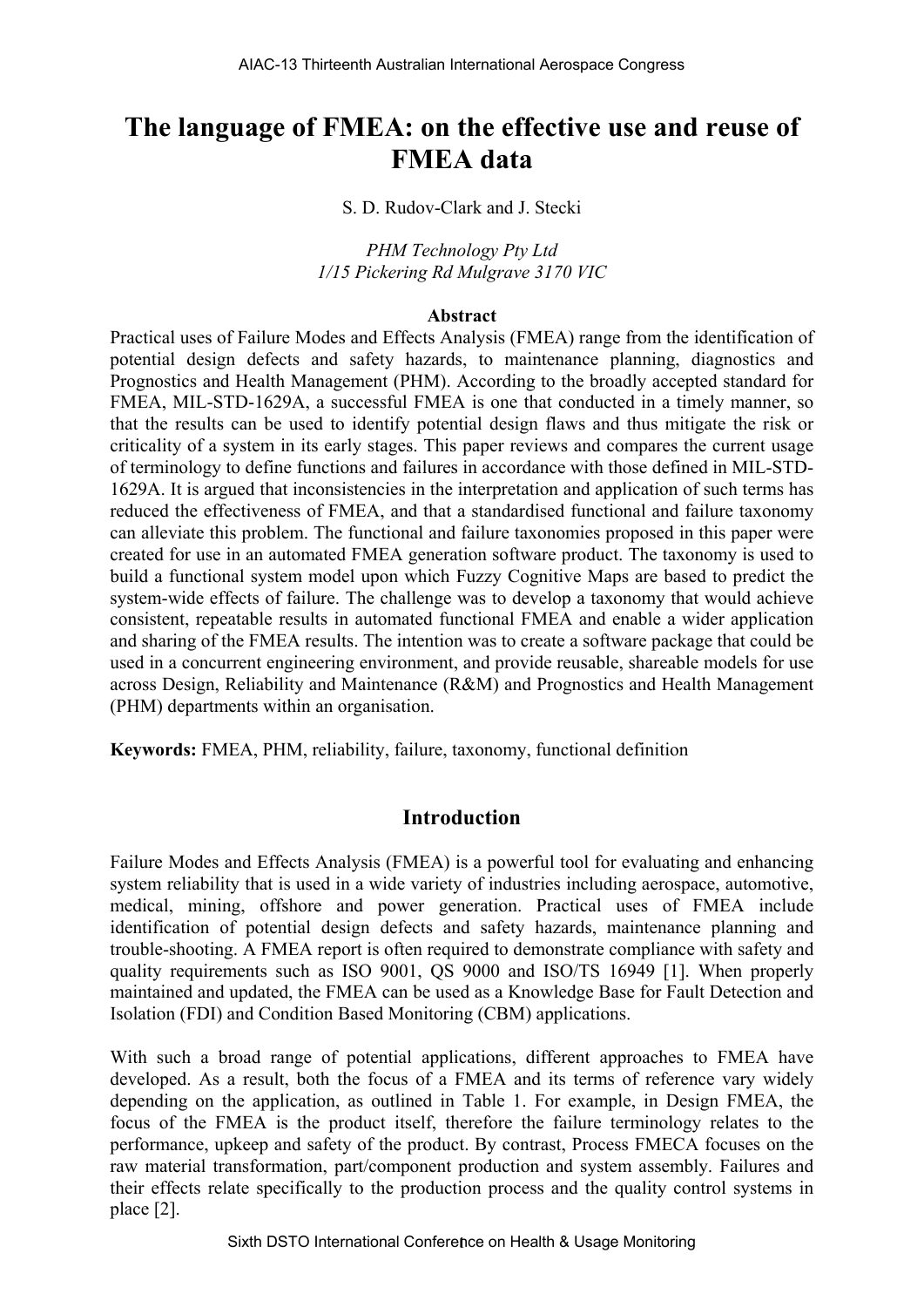| <b>FMEA</b> type                  | <b>Modelling</b>        | <b>Applications/benefits</b>                                                                                                                                              |  |  |
|-----------------------------------|-------------------------|---------------------------------------------------------------------------------------------------------------------------------------------------------------------------|--|--|
|                                   | approach                |                                                                                                                                                                           |  |  |
| Conceptual design                 | Functional              | Focus on product<br>Risk management through design                                                                                                                        |  |  |
| Detail design,<br>system upgrades | Hardware                | Focus on product<br>Risk management through design<br>identification of system monitoring requirements                                                                    |  |  |
| Process                           | Functional/hardwar<br>e | Focus on process<br>Risk management through design<br>Improve reliability via process controls                                                                            |  |  |
| Service/operationa                | Hardware                | Focus on product<br>Improved Fault Detection and Isolation (FDI)<br>risk<br>Risk<br>planned<br>management<br>through<br>mitigation strategies (developed in design phase) |  |  |

*Table 1: FMEA approaches* 

This research examines the language-related problems encountered by FMEA practitioners and presents a proposed uniform framework for defining functions and failure concepts. The purpose of the research was to support the development of an automated FMEA software tool, Maintenance Aware Design Environment (MADe), that aims to integrate FMEA with system health management.

## **Functional taxonomy for FMEA**

The key stages of the FMEA process are identified in MIL-STD-1629A [3]; at each stage the issue of language as a hindrance to its effective application has been cited by a variety of researchers and practitioners. In this section the results of a literature review on this issue is presented. While the challenges of effective FMEA are not restricted to taxonomy alone, the following review focuses on problems which can be ameliorated, if not eliminated, by the adoption of a uniform language structure.

(i) System definition: Functions of elements and interface elements may be described by a functional narrative which is a summary of the operations, expected performances and interactions between system elements. This step is essential to FMEA because the MIL-1629A definition of failure mode emphasises that it represents the deviation of functional output of a failed component/subsystem from its acceptable range. A key problem here is the inherent variation in the natural language used to define functions, which is prone to ambiguity [4]. This means that when FMEAs are reviewed by outside parties or after time has passed, the information is unintelligible [5]. This hampers the use of FMEA results throughout the product life-cycle or for reuse on other system designs.

Identified requirements: a restricted number of different terms used to define functions; clear, unambiguous definitions for terms used in functional definitions.

(ii) Identification of Failure Modes and Effects: FMEA requires the identification of all potential item and interface failure modes and their effect/s on the item, and ultimately the system, mission, operation or process. A major shortcoming of the way FMEA is currently done relates to imprecise or inconsistent definition of failure terms and the coverage of failure modes. If failure modes are not clearly defined, engineers and designers will use their own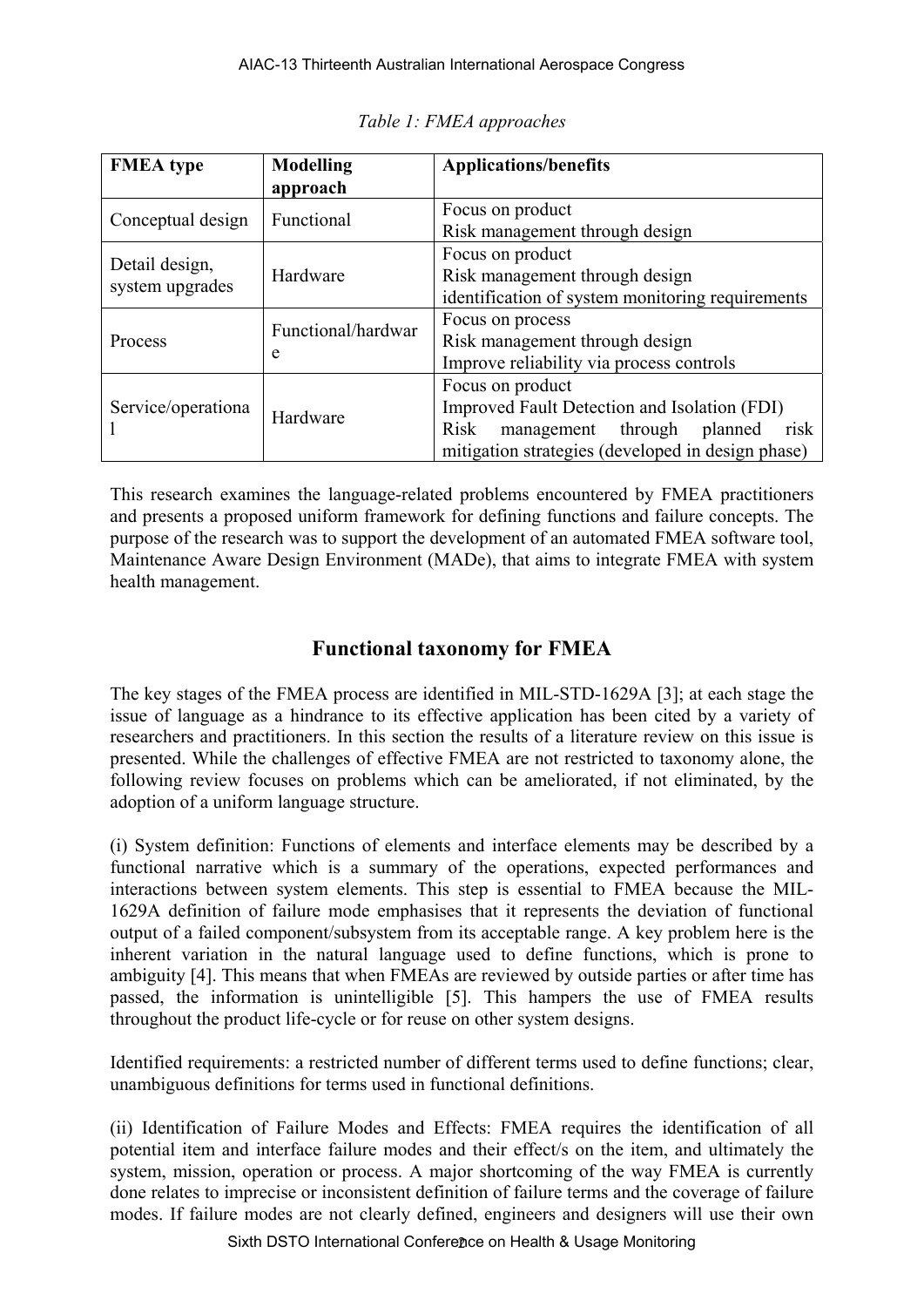judgement as to what is considered a failure, which can lead to inconsistencies in the analysis [6]. Further, imprecise distinctions are often made between failure modes, causes and effects. This confusion can lead to problems when assigning criticality rankings for FMECA [7]. Kmenta, Cheldelin and Ishii point to the lack of clear guidelines for identifying failures as the reason behind the problem [8].

Identified requirements: a consistent, uniform method for defining failure modes, definitions that provide clear distinction between failure concepts such as failure mode, mechanism, fault, cause and effect.

(iii) Reporting of FMEA results: Vast amounts of data can be generated by a FMECA, the challenge being to report such data in a way that helps to improve system/operation safety and reliability [3]. The MIL-STD provides a template for presenting a concise summary of the FMECA results in tabular form however the report is incomplete if it doesn't include details of the failure mechanism [9].

Identified requirements: inclusion of a brief statement of cause/s, mechanism and local effect/s for each failure mode reported in a FMEA, access to more detailed information on the exact nature of the failure mechanism via a system failure database.

(iv) Implementation of FMEA recommendations: Effective implementation of FMEA requires efficient management of the data generated. At all stages of the product life-cycle, a FMEA report should be amenable to interpretation and adaptation. For instance, for rapid updates during design iterations and system upgrades, or for transitioning the analysis from a conceptual, functional level to a detailed hardware level. Further, the FMEAs supplied by OEMs must be presented in a way that can be understood by the integrator and collated for use in system-level FMEA. The FMEA should allow field reports (example, FRACAS) to be readily incorporated into the FMECA for real-time updates during system operation.

Identified requirements: A system failure Knowledge-Base that is easily updatable – requires some level of automated data-management, uniform taxonomy so that all users are speaking 'the same language; a taxonomy that can be used for both functional and hardware FMEAs.

#### **Development of the made functional taxonomy**

A variety of functional ontologies exist for the purposes of design and problem solving. Chittaro, Guida, Tasso and Toppano's extensive review of functional ontologies classifies them according to two major schools of thought: state-based and flow-based ontology [10]. The state based method represents a function in terms of behaviour states, for example, the Function-Behaviour-State modelling developed by Umeda, Kondoh, Shimomura and Tomiyama [11]. Using the flow-based method, a function is separated from its purpose and treated as a relation between input and output of energy. This method is more widely adopted due to its compatibility with the bond graph method of dynamic analysis, and it lends itself to the development of a basic, generic terminology of 'primitives' for defining the function. Chittaro points out that a research into flow-based functional taxonomies have independently produced similar sets of primitive libraries, which suggests that the flow-based approach is more universal, and likely to promote consistent interpretation.

In this research, a flow-based functional language developed by Stone and Wood [12] was selected as the basis for defining system functions and functional failure modes. This classification provided a high degree of resolution for both function verbs and flow nouns,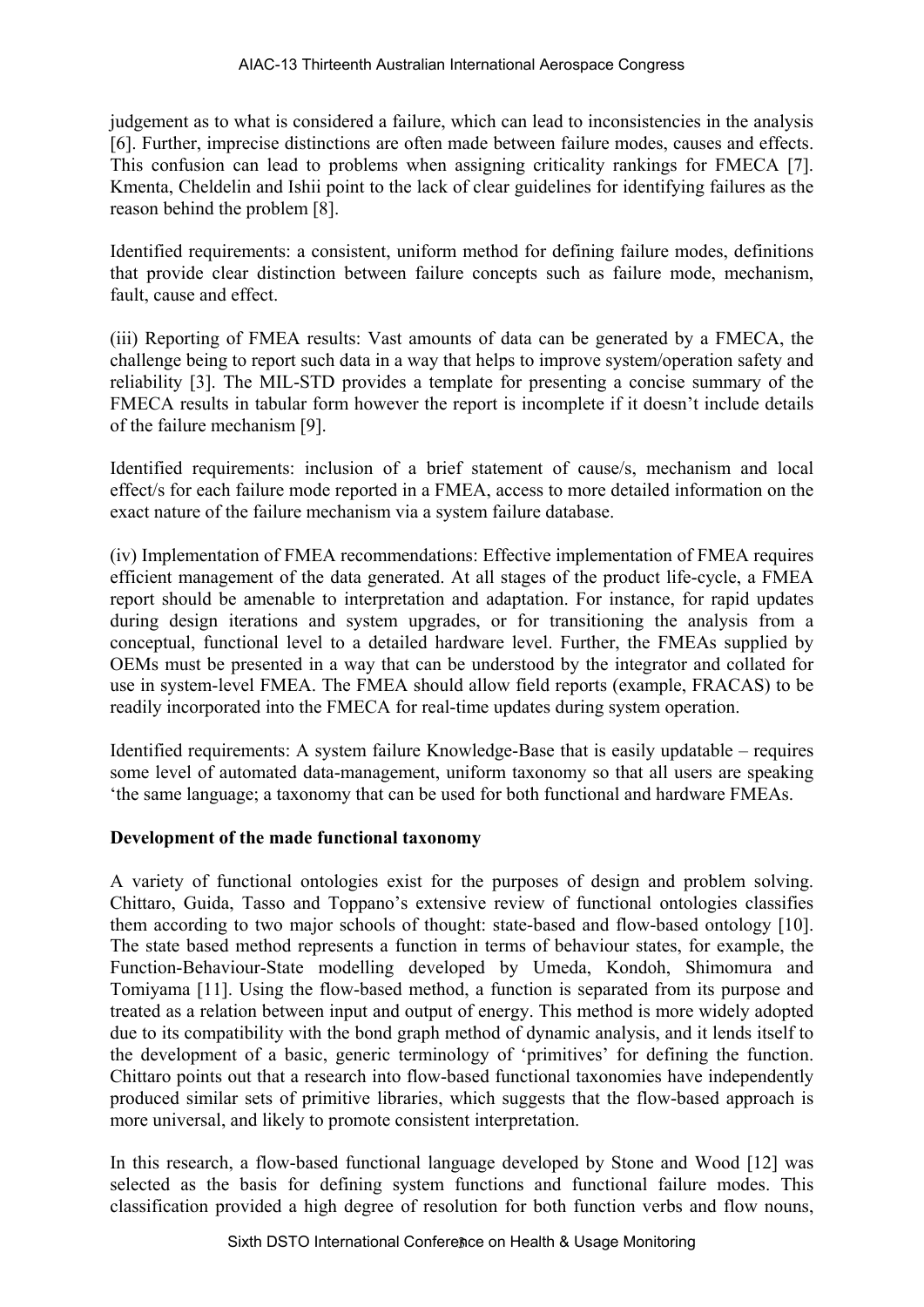and was suited to a wide variety of applications. Stone et al compared and reconciled their taxonomy with the NIST taxonomy developed by Pahl and Beitz [13], which further recommended it as suitable for application to automated, functional FMEA. Using the Functional Basis developed by Stone et al, function verbs are classified in a tree-structured list from the most general classifications (there are eight of these) down to specific terms and their synonyms. Similarly flow nouns are classified under the basic classes of material, energy and signal.

A comparison between the functional ontology developed by Stone and Wood [12] and the Function/Action Hierarchy developed Malin and Throop [14] revealed that Malin's ontology provided a high degree of resolution but a narrower range of concepts as it was limited to the aviation industry. It was found that the structure of the Stone classification system was more suited to application to a wide variety of engineering applications, including aerospace, mining and offshore. The Malin list was therefore incorporated into the Stone and Wood taxonomy to complement the list of synonyms for function verbs. The results of this comparison are shown in Appendix A.

The functional representation system developed by Kirschman, Fadel and Jara-Almonte et al extend the concept of flow-based functional representation to include adjectives which represent a measurable characteristic of the input and output flows [15]. When stated in the form [(input) to (output)], Kirschman et al's functional description indicates the direction of the function, plus the adjective goes one step towards specifying the performance parameters, i.e.: the performance limits of the function. This is particularly useful for application to FMEA where a failure often relates to the deviation of a flow's properties from outside its nominal limits. The advantages of this method were adopted for use in MADe by developing a list of 'flow properties' – these are qualities of the material, energy and signal flows that may be used to define performance, or failure, of a function. Further, in MADe a function is defined by creating a causal link between the input and output flow which can define the direction of the function (from input to output) and the polarity of the causal relationship (i.e.: increasing input will increase or decrease the output). The strength of the causal relationship is assigned a value from  $+1$  to  $-1$ , with null value indicating no change to the output flow. Fig. 1 shows the functional definition of a heat exchanger which takes as input fuel and thermal energy to output fuel at an elevated temperature.

The primary function of the heat exchanger, which is to increase the fuel temperature, is displayed and reported in MADe as a text string as follows: 'Increase fuel temperature'. Due to the structure of a MADe functional model, it is necessary to provide a continuous causal path for all flow properties that propagated through a system. As a result other flow parameters such as contamination are present in the functional description, although these do not relate to the primary function of the heat exchanger. In this example, the heat exchanger, when functioning normally, does not increase or decrease the level of contamination in the fuel flow, hence the strength of the causal relationship between the input fuel contamination and the output fuel contamination would be zero. Similar sub-functions can be constructed for the pressure or flow rate of the fuel (as an energy flow).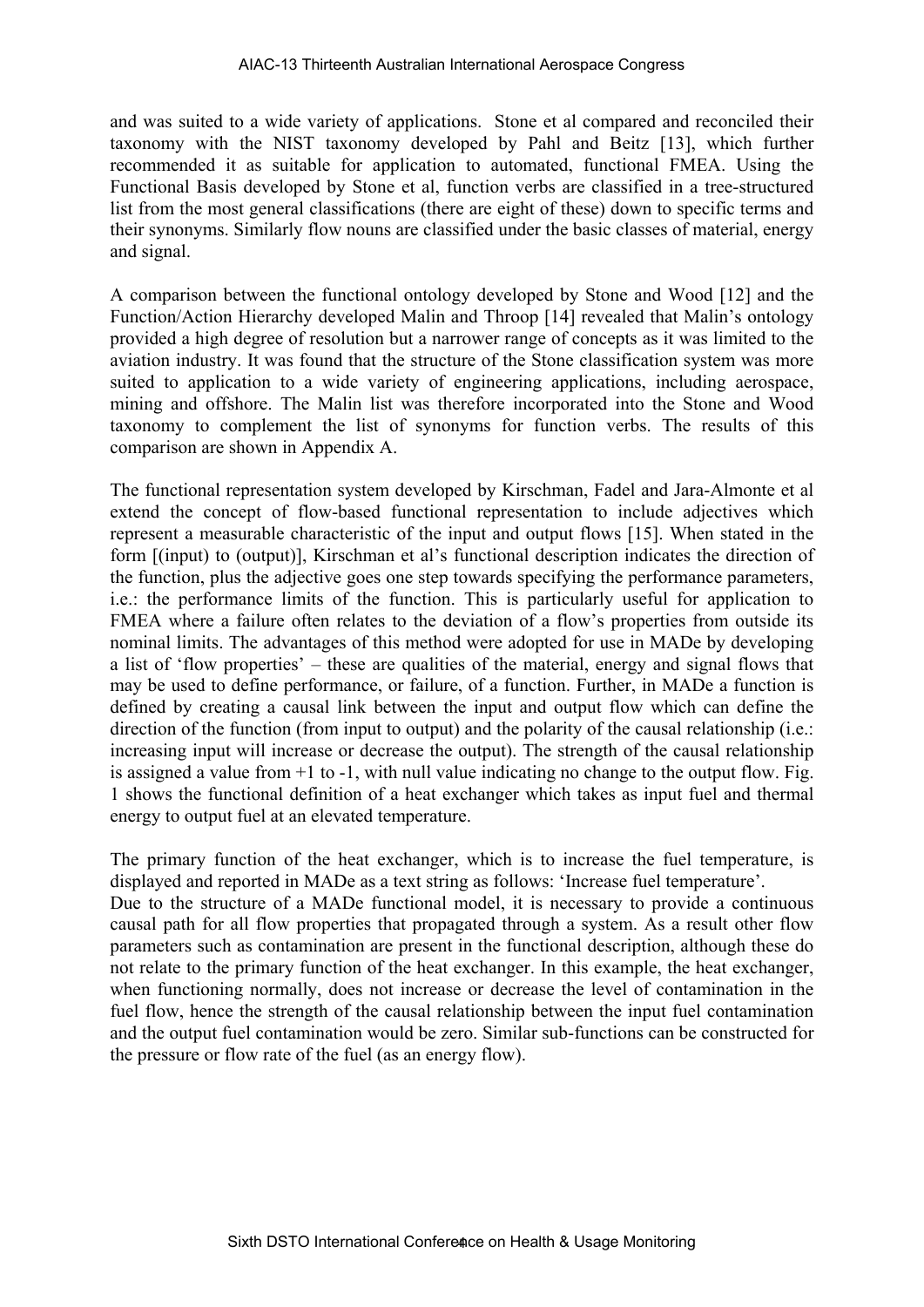#### AIAC-13 Thirteenth Australian International Aerospace Congress



*Fig. 1. Functional definition for a heat exchanger using the MADe method* 

#### **Definition of functional failure modes**

According to MIL-STD-1629A, a failure mode should describe the way an item fails to fulfil its function:

"3.1.14 Failure mode. The manner by which a failure is observed. Generally describes the way the failure occurs and its impact on equipment operation."

"4.3.5 Failure definition. The contractor shall develop general statements of what constitutes a failure of the item in terms of performance parameters and allowable limits for each specified output." [3]

The key requirements for defining a failure mode are summarised below:

- relates to how failure is observed
- describes the way failure occurs
- describes the impact of failure on equipment
- relates to performance parameters of the item

From the above list it is apparent that the definition of failure mode demands the inclusion of a lot of information. Clearly, terms such as 'broken' or 'failed' do not fulfil all the requirements stated above, and yet such terms are often used to describe failures - an example is shown in Fig. 2. On the other hand, it is unrealistic to expect that a single term for 'failure mode' could encompass information relating to both functional and physical aspects of failure.

The data in Fig. 2 is an extract from the Reliability Analysis Center, now Alion System Reliability Center, which provides current reliability data for a wide range of components and parts. The RAC point out that a failure should refer to external signs of failure rather than the internal mechanics of failure: yet we see that the list of failure modes for a ball screw consists mainly of descriptions of physical faults, such as corroded, broken and bent.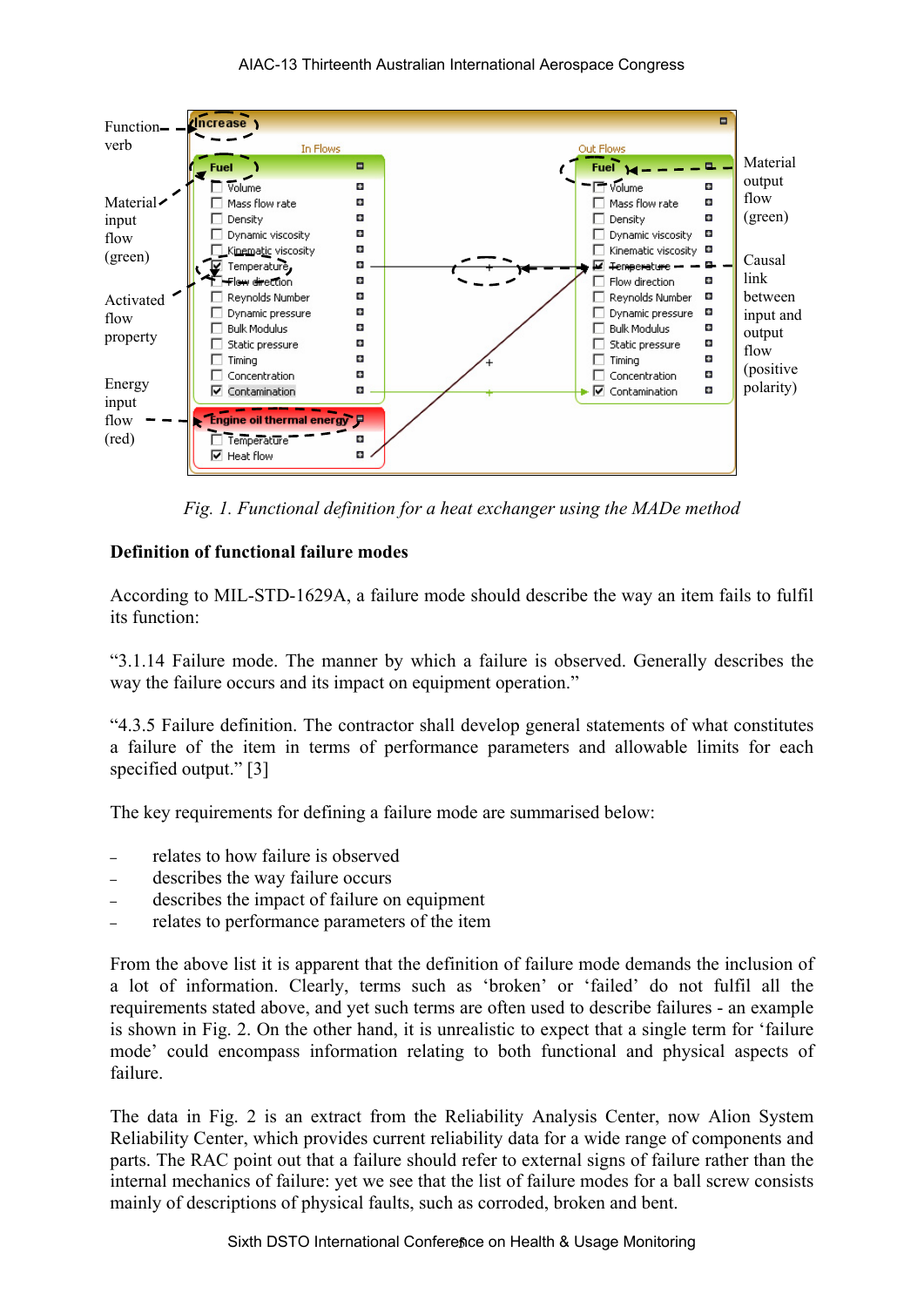| Ball Screw (Summary) |       |
|----------------------|-------|
| Binding/Sticking     | 20.8% |
| Out of Adjustment    | 20.8% |
| Broken               | 20.8% |
| Corroded             | 16.7% |
| Bearing Failure      | 12.5% |
| Bent/Dented/Warped   | 4.24  |
| Creep                | 4.2%  |

*Fig. 2: Summary of failure modes for a ball screw ([16]* 

To overcome this problem the RAC advises:

"It is important to make the distinction that a failure mode is an 'observed' or 'external' effect so as not to confuse failure mode with failure mechanism". [16]

Later versions of the reliability data published by Alions has sought to rectify this problem by separating 'mechanisms' and 'failure modes' and adjusting the failure mode ratios accordingly, however detailed instructions on how to discriminate between them are lacking, and the MIL-STD-1629A does not provide any useful instructions on how to achieve this.

The MIL-STD requirements for describing failure modes demand definition at a number of different levels of abstraction. Fig. 3 illustrates this point by comparing the requirements of failure definition against the Abstraction Hierarchy defined by Rassmussen [17], and further developed by Lind [18].

In this paper (section  $2(ii)$ ), it has been argued that another common problem with the practice of FMEA is the treatment of the terms 'failure mode' and 'failure cause' as synonyms. The MIL standard defines failure cause as follows:



*Fig. 3.: MIL-STD-1629A requirements for failure definition and Rassmussen's abstraction hierarchy*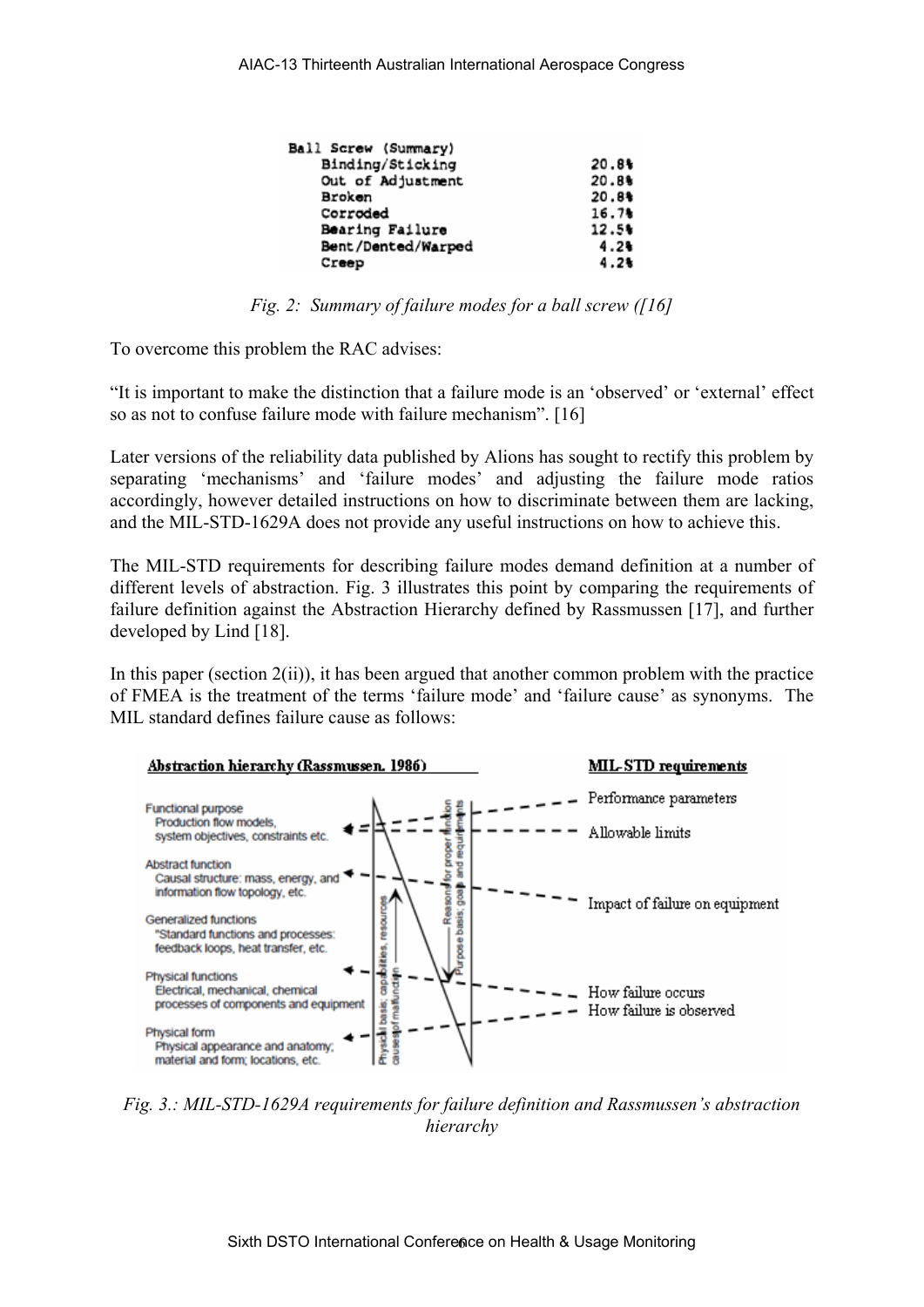| Concept   | <b>Definition</b>              | <b>MADe modelling</b>       | <b>Level of abstraction</b> |
|-----------|--------------------------------|-----------------------------|-----------------------------|
|           |                                | approach                    |                             |
| Failure   | the way in which an item       | stated as a combination     | highest $-$ it is the state |
| mode      | fails to fulfil its function.  | of function verbs, with     | of a functional flow,       |
|           |                                | flow nouns to define        | not the physical state      |
|           |                                | inputs and outputs          | of the item.                |
|           |                                | causal links between        |                             |
|           |                                | input and output flows      |                             |
|           |                                | define the causality of the |                             |
|           |                                | function                    |                             |
| Fault     | the damaged state of a         | modelled in a 'failure      | $lowest - it defines the$   |
|           | system element that            | diagram' using a            | physical state of the       |
|           | renders it unfit to fulfil its | standardised list of        | item.                       |
|           | function.                      | descriptors for physical    |                             |
|           |                                | damage                      |                             |
| Mechanism | the physical process of        | modelled in a 'failure      | lowest                      |
|           | degradation.                   | diagram' using a            |                             |
|           |                                | standardised list of        |                             |
|           |                                | failure mechanism terms     |                             |
| Cause     | the abnormal state of          | modelled in a 'failure      | lowest                      |
|           | input, loading or              | diagram' using a            |                             |
|           | environment that leads to      | standardised list of        |                             |
|           | the degradation of an          | causes                      |                             |
|           | item.                          |                             |                             |

"3.1.12 Failure cause. The physical or chemical processes, design defects, quality defects, part misapplication, or other processes which are the basic reason for failure or which initiate the physical process by which deterioration proceeds to failure." [3]

The challenge is therefore to provide a definition for 'failure mode' which relates to the nonfulfillment of function (highest level of abstraction), can be expressed in terms of performance parameters (second highest level of abstraction), can be physically observed (lowest level of abstraction), and used to deduce its effect on other equipment (second highest level of abstraction). This must be achieved while preserving the distinction between internal mechanics of failure and externally observed functional failure mode. It is proposed that such a set of objectives is best met using multiple, distinct failure concepts. In MADe we have separated 'failure mode' from lower level of abstraction concepts as shown in Table 2.

Fig. 4 provides an example of a failure diagram generated in MADe, in which the physical failure concepts associated with two parts are linked via causal connections to the higher level functional failure concepts for the two parts working in unison within a component. A detailed description of the physical failure concept taxonomy and how they are mapped in the failure diagram is beyond the scope of this report. Here we focus on the definition of 'failure mode' and its application to FMEA. The salient feature of this terminology is the clear distinction between lower levels of abstraction – which relate to the physical state of a system element, and its functional failure mode, which relates exclusively to its performance parameters, via changes to its output flows.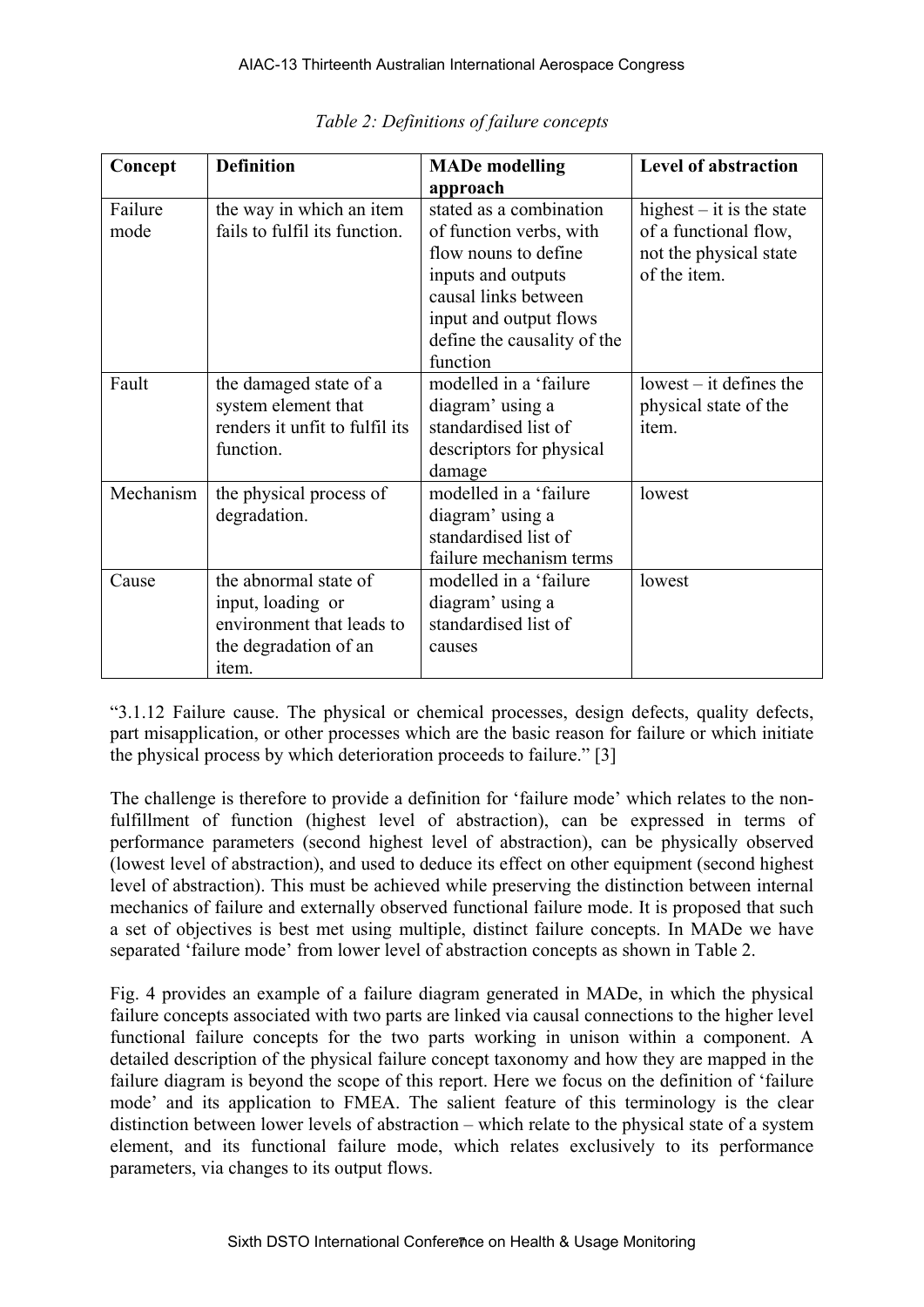

*Fig. 4: Causal links between physical and higher level functional failures (bottom of image)* 

| <b>Input flow</b> |            |            | Source (external) | <b>Target component</b> |
|-------------------|------------|------------|-------------------|-------------------------|
| <b>Class I</b>    | Sub-class  | Type       |                   |                         |
| Energy            | Thermal    | Heat flow  | Engine oil        | Heat exchanger          |
| Material          | Liquid     |            | Fuel tank         | Heat exchanger          |
| Energy            | Mechanical | Rotational | Engine gearbox    | Fuel pump assembly      |
| Energy            | Mechanical | Rotational | Engine gearbox    | Fuel pump assembly      |
| Energy            | Hydraulic  | Pressure   | Fuel              | Heat exchanger          |
| Signal            | Control    | Discrete   | <b>FADEC</b>      | Fuel metering unit      |
| Signal            | Control    | Discrete   | Shutoff valve     | Fuel metering unit      |
| Signal            | Control    | Discrete   | Fire switch       | Fuel metering unit      |
| Signal            | Control    | Discrete   | Start level       | Fuel metering unit      |

*Table 3: Summary of input flows for FDS system model* 

#### **Automated FMEA analysis using a standardised functional and failure language**

A functional model is used to represent a system and its elements in terms of their functional interactions. This is useful for complex, nonlinear systems or systems at the conceptual design phase. In a MADe functional model, component interactions are represented by the exchange of functional flows of material, energy and signals, as shown in Fig. 5.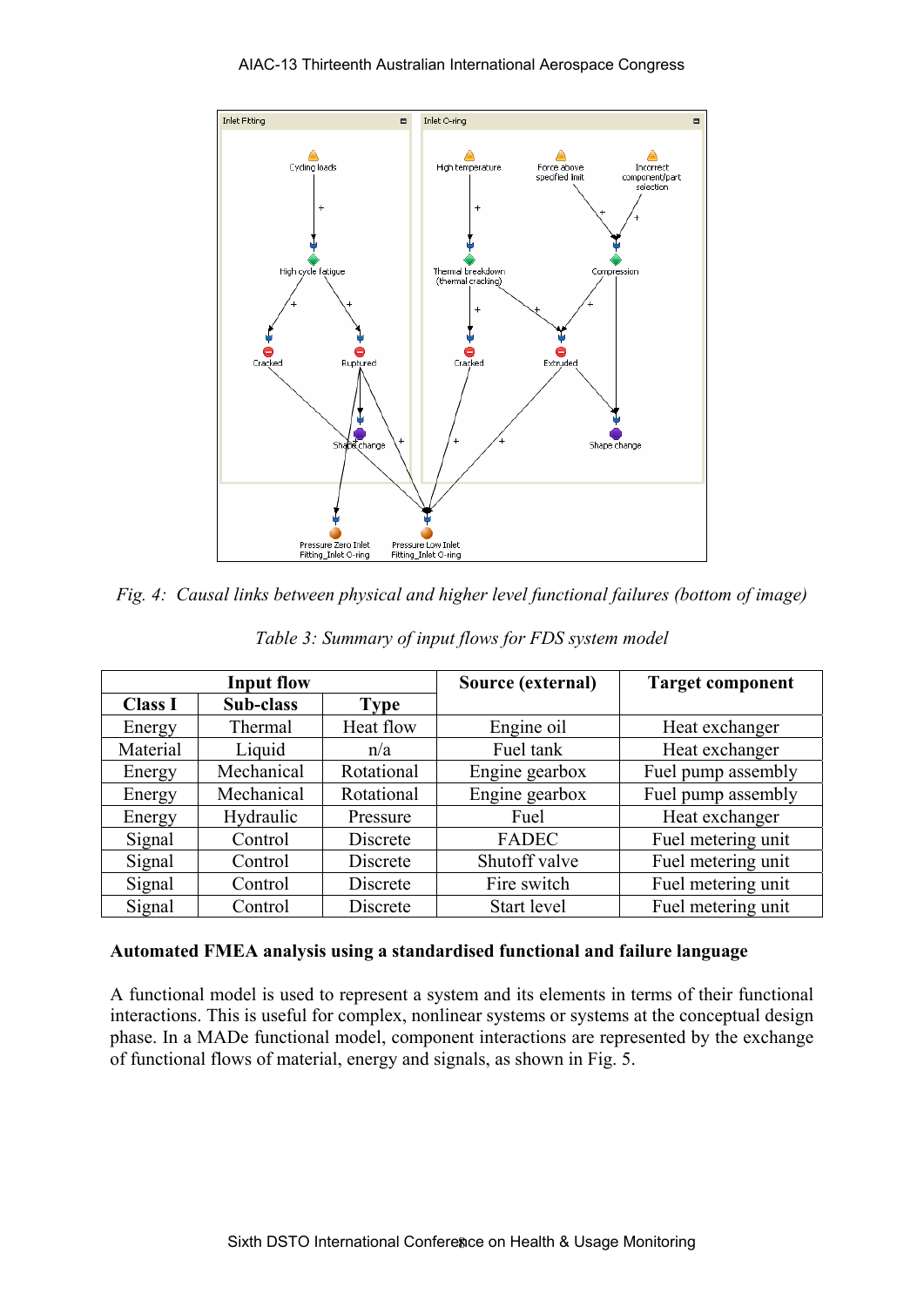

*Fig. 5: Functional model of a generic Fuel Delivery System (FDS)* 

Fig. 5 presents the system structure at highest level of indenture in a generic Fuel Delivery System (FDS). System indenture levels are connected by linking the input flow and output flows between levels and this allows failure effects to be propagated from part level through to system level to determine 'next' and 'end' effects of failure modes. The material, energy and signal flows between components are colour coded. The MUX-type bars at either side of the model schema represent the interface between the fuel delivery system and other systems within an aircraft. For example, the system takes, as input flows, the materials, energies and signals listed in Table 3. The flows are listed in this table in the order that they appear on the model's input MUX-bar (Fig. 5) from top to bottom.

In MADe, a Fuzzy Cognitive Map (FCM) is automatically constructed based on a MADe functional system model, in which functional concepts are connected by the causal linkages in each component. Functional failure modes are introduced to the system via the lower level of abstraction 'failure diagrams', which model the physical processes that lead to a functional failure mode. The impact of each of a component's Functional Failure Modes (FFMs) is simulated by propagating the erroneous output flow through the causal links in the system FCM.

In Fig. 6, part of the Fuzzy Cognitive Map for the Fuel Delivery System is shown. A failure path has been initiated by the input of low thermal energy (heat flow) to the heat exchanger, from the engine oil. A causal path exists between this initial failure event and the final system-level failure of the FDS – 'volumetric flow low" – i.e.: the volumetric flow of the fuel (modelled as an energy flow – hydraulic energy). All such causal paths are identified via a path finding algorithm which steps through all functional causal connections within the system to create an Edge Connection Matrix.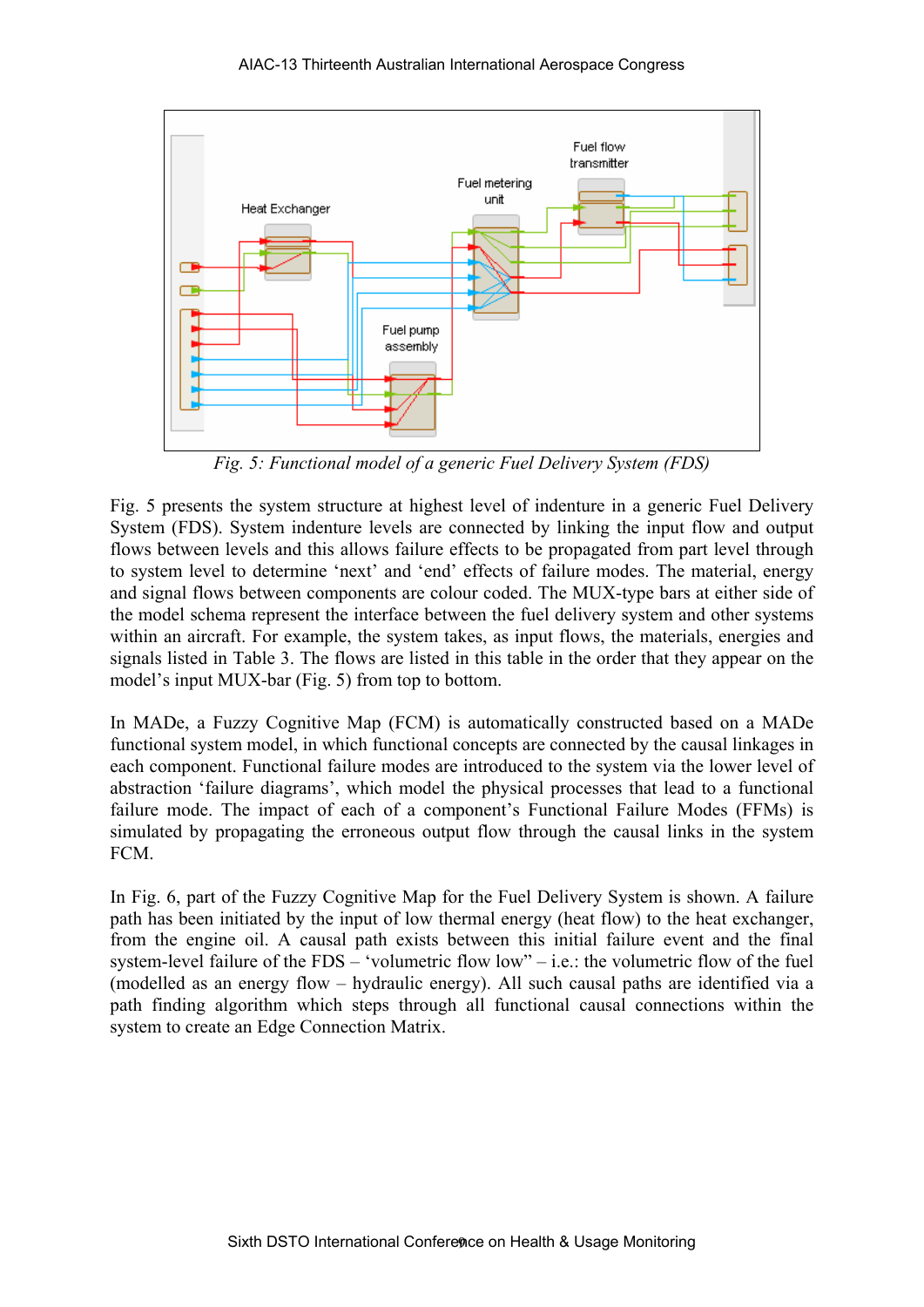

*Fig. 6: Partial FCM of the Fuel Delivery System model and Edge Connection Matrix* 

The Edge Connection Matrix method involves a matrix of n by n concepts, with the cells containing the strength and polarity of each causal connection: i.e.: values ranging from +1 to -1. A state vector of dimension n represents activated concepts. A failure mode is activated by assigning a value from +1 and -1 to the appropriate cell in the state vector. By multiplying the Edge Connection Matrix by the state vector, a new state vector is calculated which will signify any concepts that have been switched on by the activated failure mode by the presence of a non-zero value in the corresponding cell.

The example in Fig. 6 shows a state vector in which the heat flow to the FDS (from the engine oil) has been perturbed down. This means that less than nominal thermal energy is being transferred to the heat exchanger from the engine oil. This state vector, when multiplied by the Edge Connection Matrix until a steady state is reached, provides the steady state response of every component in the system. Steady-state is reached when consecutive matrix multiplications produce no change in the state vector, or when a repeated cyclic pattern occurs.

It should be noted that the causal relationship between fuel temperature and volumetric flow through the fuel pump assembly was automatically generated by lower level of indenture within the fuel pump assembly. Within the assembly, the fuel filter component possesses a failure diagram in which low temperature fuel is a cause for icing, which clogs the filter. This is causally connected to the functional failure mode 'low volumetric flow' within the component failure diagram. Lower level failure diagrams, which relate to physical degradation of parts and components, will be discussed in a subsequent paper on this topic. The benefit of propagating failures through the system model at a functional level only is that conceptual designs can be analysed so that FMEA helps inform the design process. This signifies a fundamental shift from FMEA as a 'check-box' item at the completion of a design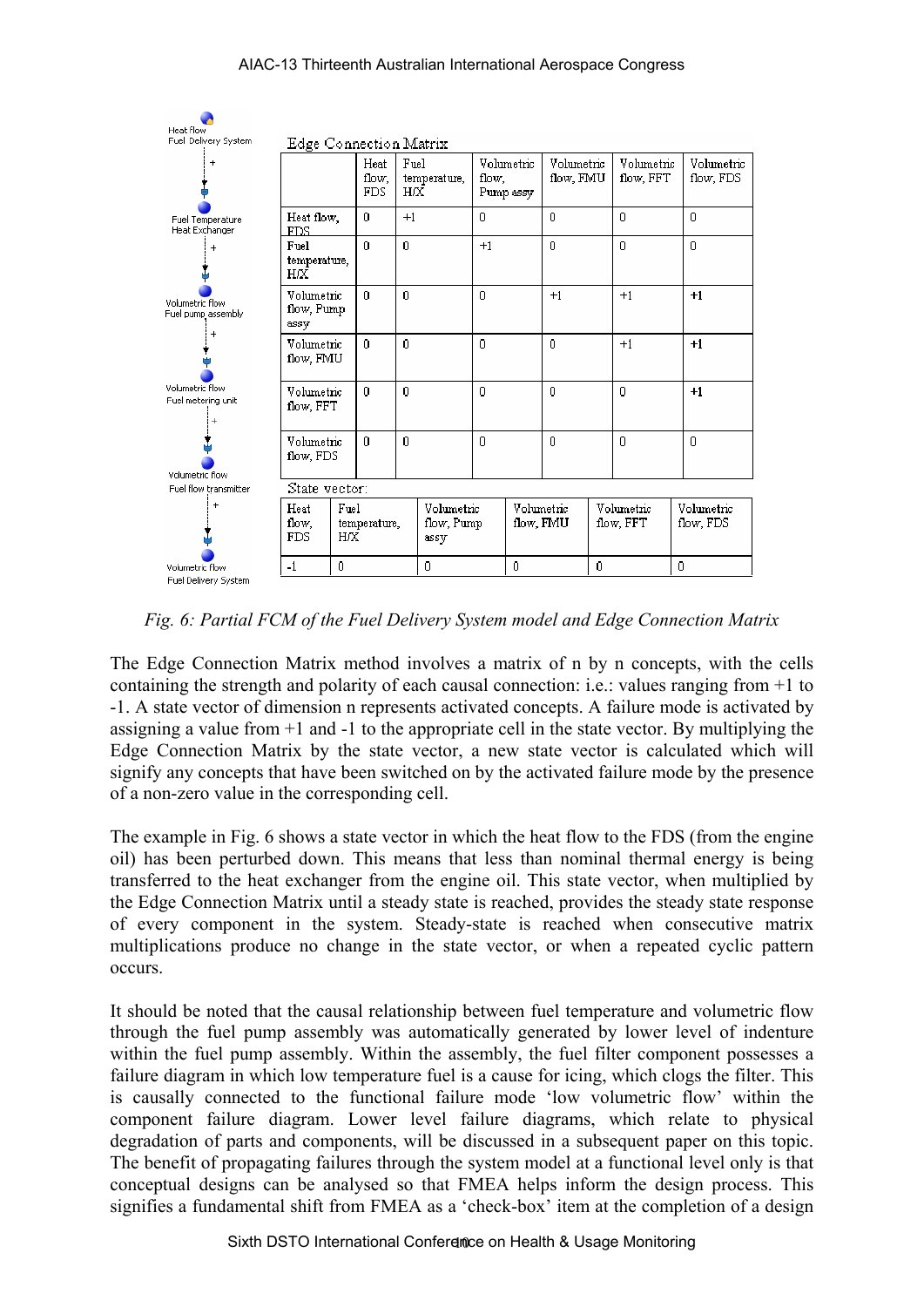to FMEA as a design optimisation tool, specifically for risk mitigation and maintenance management.

To generate a FMEA report, MADe automatically activates every possible failure mode via

- causes provided in the failure diagrams, and
- causes generated by failed input flows to the system

The functional flows between components, combined with lower level of abstraction failure diagrams, are used to generate an Edge Connection Matrix which represents the causal relationship between concepts at every level of indenture in a functional system model. The Edge Connection Matrix method is used to calculate the final state of the system due to activated failure mode. The results are used to determine the next and end-effects for every failure mode - for FMEA reporting and to serve as a system failure database for other system Health Management activities.

One application of the system failure database in MADe is sensor set design and optimisation. The database provides the system response to a failure mode at every location on the system. This information is used to develop unique sets of 'symptoms' for each failure mode. Differentiating between the symptoms of each failure modes, sets of sensor locations can be identified that will enable discrimination between failure modes. Sensor sets can be optimised by the number, weight, cost or reliability of the sensors. The sensor set design and optimisation tool can also be used to provide coverage analysis, which is useful for assessing the coverage afforded by pre-existing sensors on a system.

## **Conclusion**

The development of a functional taxonomy for FMEA applications has led to the segregation of failure concepts according to their position within the abstraction hierarchy. By separating physical failure concepts from functional failure concepts, the following objectives have been achieved:

- a standardised approach to reporting failure modes in FMEAs
- the ability to store non-functional failure concepts within a context-independent failure diagram
- a taxonomy that can be used in FCM analysis for automated failure analysis
- the ability to provide detailed information about failure processes, while maintaining a rigorous level of standardisation and conciseness in the FMEA report

The taxonomy has enabled the development of a computational approach to propagating failure modes through a functional system model, to reduce the cost and time of generating FMEAs while improving repeatability, reliability and the ability to share and reuse FMEA information.

#### **Acknowledgement**

The authors wish to thanks Stone and colleagues for permission to use their functional taxonomy and adapt it to the requirements of automated FMEA.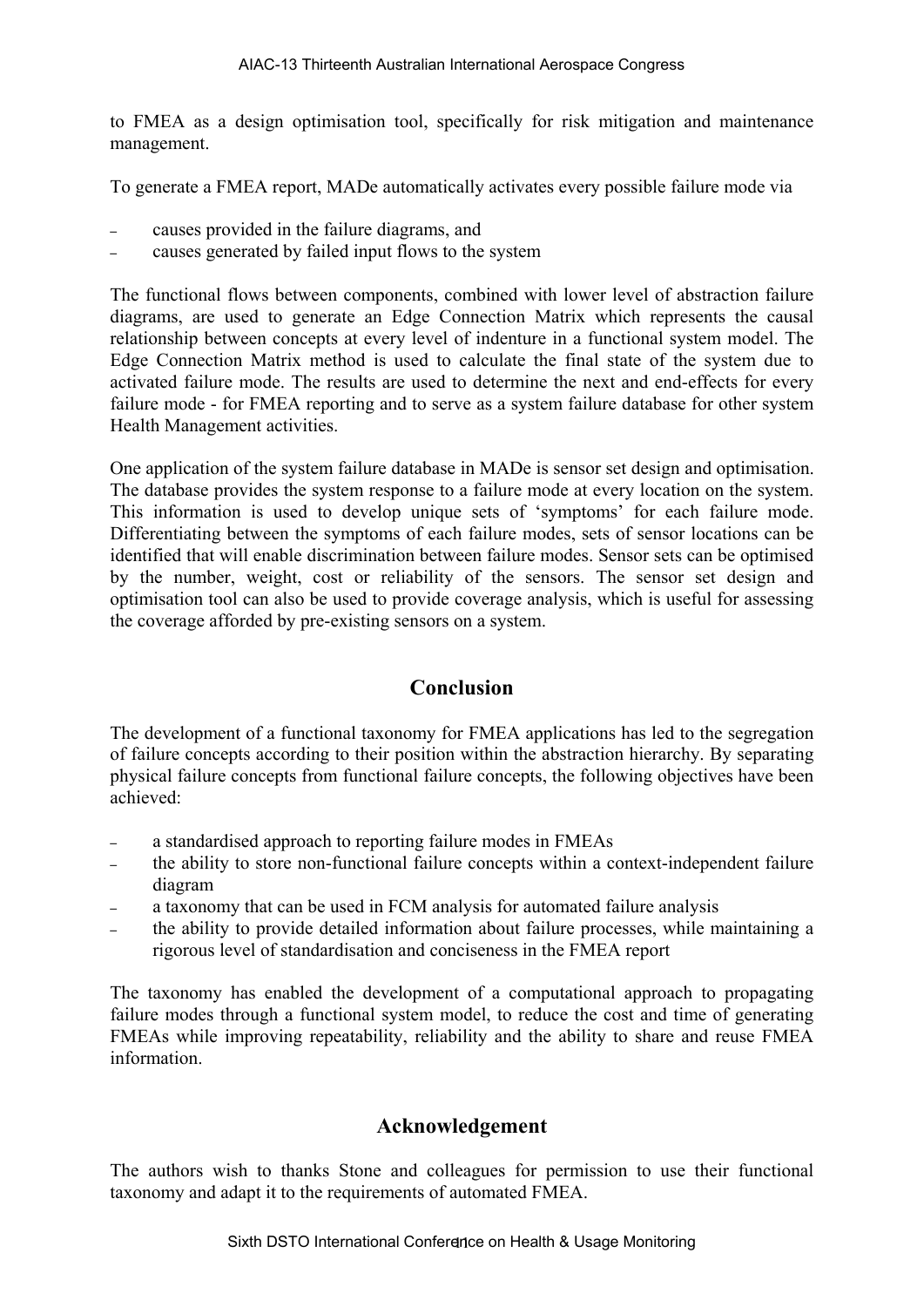## **References**

- 1. Bajaria, H. J., 'Effective execution of FMECA' in Proc. 6th Annual SAU International RMS Workshop and Exposition, Dallas, 1994
- 2. Smith, M. 'Failure Mode and Effects Analysis' Workshop notes, Rev N 980815, Cayman Business Systems, 2002, http://elsmar.com/FMEA/sld001.htm , last accessed 11/11/2008.
- 3. Anon., 'Procedures for performing a failure mode, effects and criticality analysis', MIL-STD-1629A, US Department of Defense, 1980
- 4. Chandrasekaran, B., Goel, A. Iwasaki, Y. 'Functional Representation as Design Rationale' Computer, 26(1), pp 48-56, 1993
- 5. Stone, R. B., Tumer, I. Y., Van Wie, M., 'The function-failure design method' ASME Journal of Mechanical Design, 127, pp 127-397, 2005
- 6. Bidokhti, N., 'How to close the gap between hardware and software using FMEA', in Reliability and Maintainability Symposium, pp 167-172, 2007
- 7. Kara-Zaitri, C., Keller, A.Z., Barody, I., Fleming, P.V., 'An improved FMEA methodology' in Proc. Reliability and Maintainability Symposium, pp 248-252, 1991
- 8. Kmenta, S., Cheldelin, B., Ishii, K., 'Assembly FMEA: a simplified method for identifying assembly errors' in Proc. IMECE'03, November 16-21, 2003, Washington DC
- 9. Cassanelli, G., Mura, G., Fantini, F., Vanzi, M., Plano, B., 'Failure-Analysis assisted FMEA' Microelectronics Reliability, 46(2006), pp 1795-1799, Elsevier 2006
- 10. Chittaro, L., Guida, G., Tasso, C., Toppano E., 'Functional and teleological knowledge in the multimodeling approach for reasoning about physical systems: a case study in diagnosis.' in IEEE Transactions on Systems, Man and Cybernetics, 23(6), pp 1718-1751, 1993
- 11. Umeda, Y., Kondoh, S., Shimomura, Y., Tomiyama, T., 'Development of design methodology for upgradable products based on function-behaviour-state modelling', Artificial Intelligence for Engineering Design, Analysis and Manufacturing, v. 19, pp 161-182, Cambridge University Press, 2005
- 12. Stone, R. B., Wood, K., L., 'Development of a functional basis for design', Journal of Mechanical Design, v. 122, pp. 359, ASME, 2000
- 13. Pahl, G., Beitz, W., 'Engineering Design: A Systematic Approach', Springer, 1996
- 14. Malin, J. T., Throop, D. R., 'Basic concepts and distinctions for an Aerospace ontology of functions, entities and problems' in Proc. IEEAC, pp 1-18, 2007
- 15. Kirschman, C. F., Fadel, G. M., Jara-Almonte, C. C., 'Classifying functions for mechanical design', in Proc. The 1996 ASME Design Engineering Technical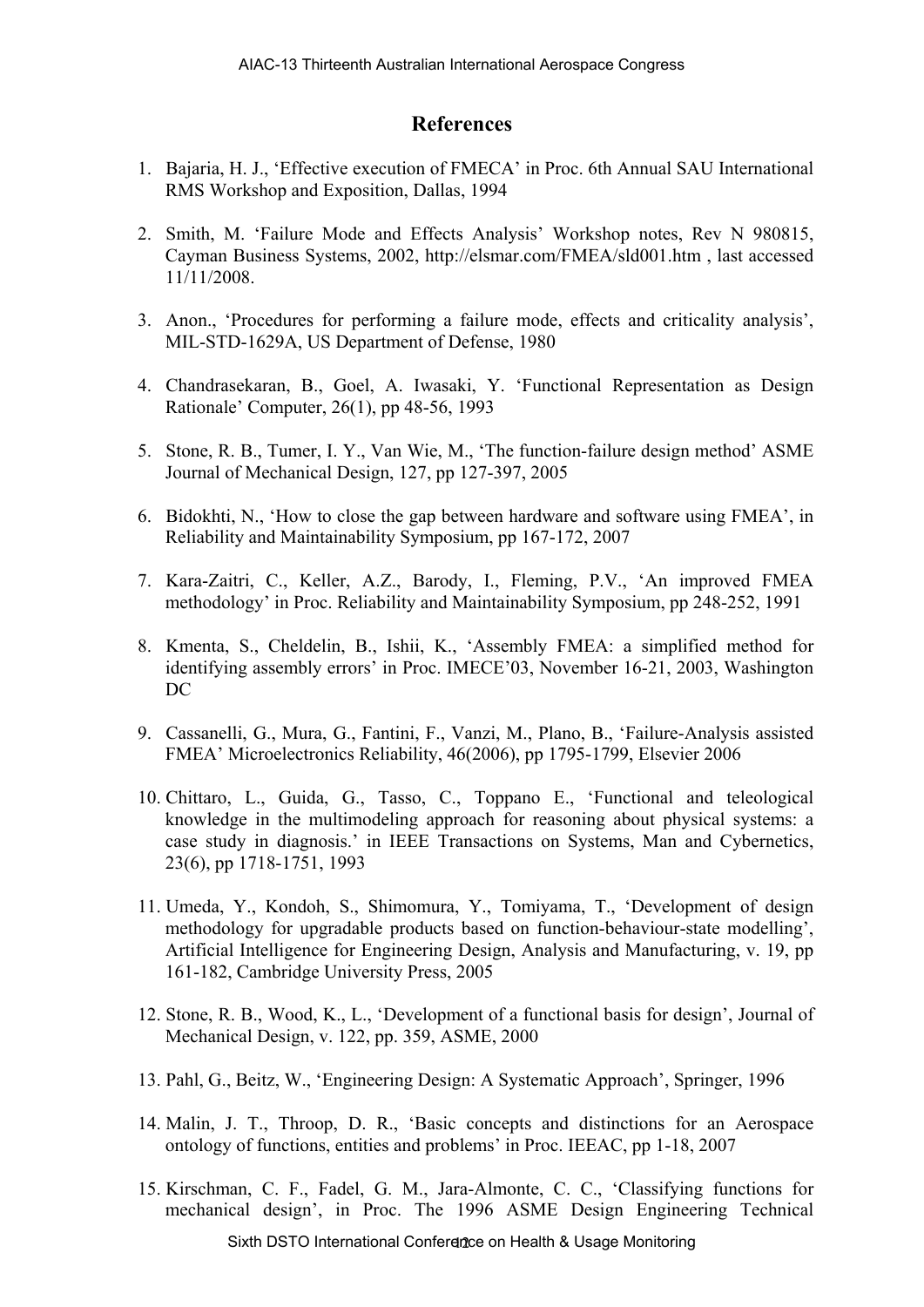Conference and Computers in Engineering Conference, Paper ID 96-DETC/DTM-1504, Irvine, August 18-22, 1996

- 16. Chandler, G., Denson, W. K., Rossi, M. J., Wanner, R. 'Failure Mode/Mechanism Distributions', DTIC Research Report ADA259655, 1991
- 17. Rasmussen, J., 'Information Processing and Human-Machine Interaction', Elsevier Science Publications, New-York, 1986, 228 pages
- 18. Lind, M., 'Making sense of the abstraction hierarchy', in Proc. Proceedings of the seventh European Conference on Cognitive Science Approaches to Process Control, pp 195-200, Villeneuve d'Ascq, 21- 24 September, 1999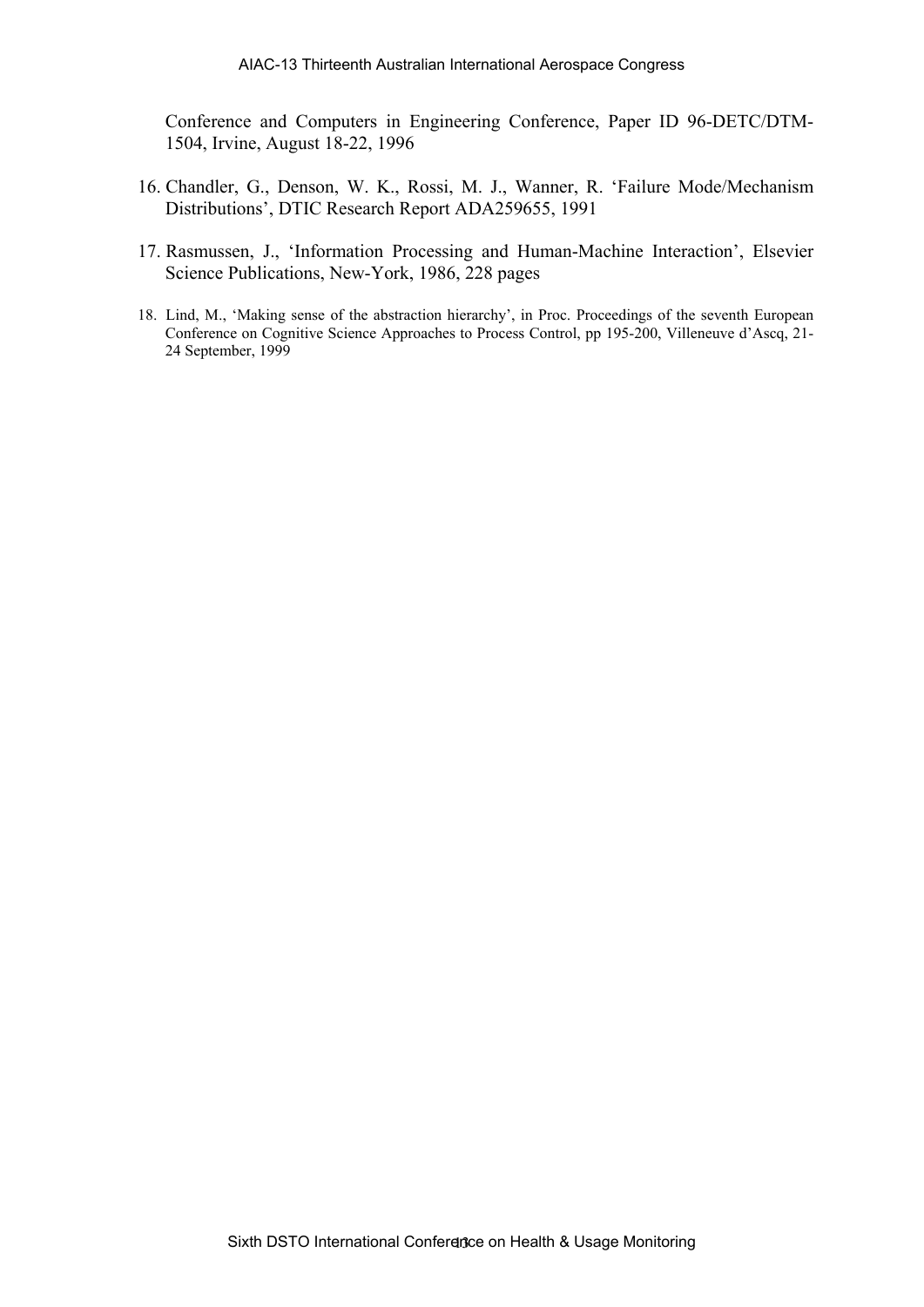# **Appendix A Malin and Throop vs. Stone and Wood functional taxonomies**

| Stone and Wood Functional Taxonomy |                 |                                                                                                                                                                     |                                                                                        | Malin and Throop terms                              |                                                  |
|------------------------------------|-----------------|---------------------------------------------------------------------------------------------------------------------------------------------------------------------|----------------------------------------------------------------------------------------|-----------------------------------------------------|--------------------------------------------------|
| Primary class                      | Secondary class | Definition                                                                                                                                                          | Synonyms                                                                               | Class/es                                            | Terms                                            |
| <b>Branch</b>                      |                 | To cause a material or energy to no<br>longer be joined or mixed.                                                                                                   | diverge,<br>divide,<br>bifurcate,<br>separate,                                         | Change assembly                                     | disassemble, disorder                            |
|                                    | Separate        | To isolate a material or energy into<br>distinct components. The separated<br>components are distinct from the<br>flow before separation, as well as<br>each other. | Isolate, sever, disjoin                                                                | Change mixture,<br>Arrange/put                      | separate, clean, break<br>down, isolate          |
|                                    | Divide          | To split up a flow into parts or to<br>classify distinct parts of a flow.                                                                                           | Detach, isolate, release, sort,<br>split, disconnect, subtract                         | Change<br>assembly,<br>Arrange/put,<br>Change shape | disassemble,<br>disconnect,<br>split,<br>rupture |
|                                    | Extract         | To draw, or forcibly pull out, a flow.                                                                                                                              | Refine, filter, purify, percolate,<br>strain, clear                                    |                                                     |                                                  |
|                                    | Remove          | To take away a part of a material<br>from its prefixed place.                                                                                                       | Cut, polish, sand, drill, lathe                                                        | Use,<br>change<br>shape                             | forego, waste, eat away                          |
|                                    | Refine          | To reduce a material or energy such<br>that only the desired elements<br>remain.                                                                                    |                                                                                        |                                                     |                                                  |
|                                    | Distribute      | To cause a material or energy to<br>break up. The individual bits are<br>similar to each other and the<br>undistributed flow.                                       | Diverge,<br>disperse,<br>scatter,<br>diffuse, dispel, resist, dissipate                |                                                     |                                                  |
| Channel                            |                 | To cause a material or energy to<br>move from one location to another<br>location                                                                                   | conduct,<br>convey,<br>transmit,<br>spread, pilot, guide,<br>steer,<br>route, transfer | Hold                                                | channel                                          |
|                                    | Import          | To bring in an energy or material<br>from outside the system boundary.                                                                                              | Input, allow, form entrance,<br>capture                                                | Shift/distribute                                    | insert                                           |
|                                    | Export          | To send an energy or material<br>outside the system boundary.                                                                                                       | Eject, dispose, remove, emit,<br>empty, destroy, eliminate                             | Destroy/injure                                      | obliterate, burn, deprive                        |
|                                    | Transfer        | To shift, or convey, a flow from one<br>place to another.                                                                                                           | Carry, deliver                                                                         | Shift                                               | transfer, shift, move                            |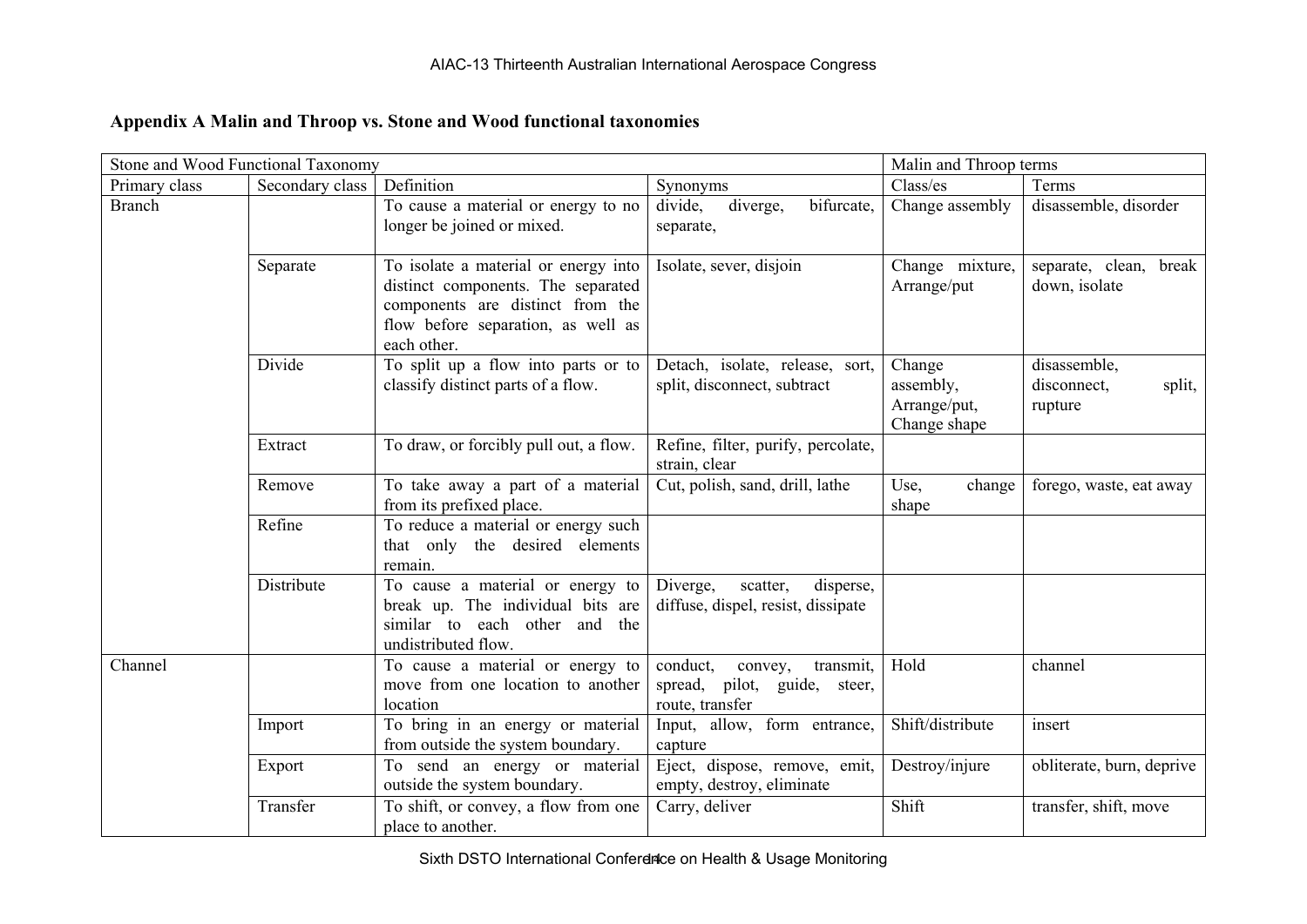|                      | Transport        | To move a material from one place<br>to another.                                                                       | Lift, move                                                                           | Hold,<br>Shift/distribute            | carry, move smoothly                        |
|----------------------|------------------|------------------------------------------------------------------------------------------------------------------------|--------------------------------------------------------------------------------------|--------------------------------------|---------------------------------------------|
|                      | Transmit         | To move an energy from one place<br>to another.                                                                        | Advance, conduct, convey                                                             | Hold                                 | drop                                        |
|                      | Guide            | To direct the course of an energy or<br>material along a specific path.                                                | Direct, shift, switch, straighten,<br>steer                                          |                                      |                                             |
|                      | Translate        | To fix the movement of a material<br>(by a device) into one linear<br>direction.                                       | Move, relocate                                                                       |                                      |                                             |
|                      | Rotate           | To fix the movement of a material<br>(by a device) around one axis.                                                    | Turn, spin                                                                           |                                      |                                             |
|                      | <b>Allow DOF</b> | To control the movement of a<br>material (by a force external to the<br>device) into one or more directions.           | Constrain, unlock, unfasten                                                          | Hold,<br>change<br>mobility, control | destabilise,<br>give way,<br>free, allow    |
| Connect              |                  | To bring two or more energies or<br>materials together.                                                                | associate,<br>couple,<br>link,<br>correlate, join, associate, link,<br>combine, bind | Arrange/put                          | collide                                     |
|                      | Couple           | To join or bring together energies or<br>materials such that the members are<br>still distinguishable from each other. | Associate, connect                                                                   |                                      |                                             |
|                      | Join             | To couple flows together in a<br>predetermined manner.                                                                 | Assemble, fasten                                                                     | Change<br>assembly,<br>Connect       |                                             |
|                      | Link             | To couple flows together by means<br>of an intermediary flow.                                                          | Attach                                                                               |                                      |                                             |
|                      | Mix              | To combine two materials into a<br>single, uniform homogeneous mass.                                                   | Combine, blend, add, pack,<br>coalesce                                               | Change mixture                       | combine,<br>interchange,<br>contaminate,    |
| Control<br>Magnitude |                  | To alter or govern the size or<br>amplitude of material or energy.                                                     |                                                                                      |                                      |                                             |
|                      | Actuate          | To commence the flow of energy or<br>material in response to an imported<br>control signal.                            | Enable, start, initiate, turn on                                                     | Control                              | allow                                       |
|                      | Regulate         | To adjust the flow of energy or<br>material in response to a control<br>signal, such as a characteristic of a<br>flow. | Control,<br>equalize,<br>limit,<br>maintain                                          | Change<br>energy,<br>Control         | change force, maintain,<br>preserve, ensure |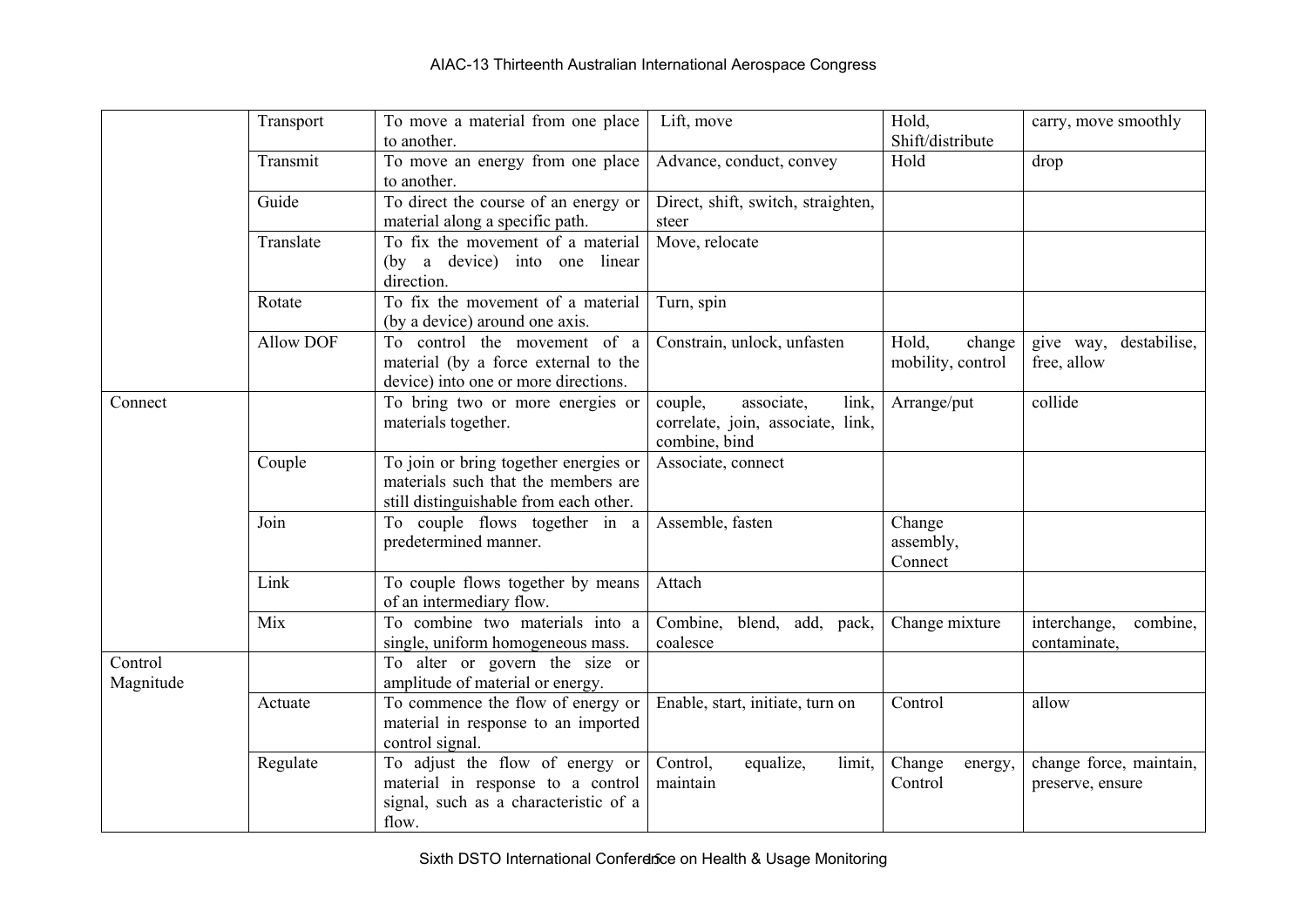|         | Increase  | To enlarge a flow in response to a<br>control signal.                                                                                                                                                                                                                                         | Allow, open                                                                                                                                                                                                                                  | Change energy                                 | increase                                                                                       |
|---------|-----------|-----------------------------------------------------------------------------------------------------------------------------------------------------------------------------------------------------------------------------------------------------------------------------------------------|----------------------------------------------------------------------------------------------------------------------------------------------------------------------------------------------------------------------------------------------|-----------------------------------------------|------------------------------------------------------------------------------------------------|
|         | Decrease  | To reduce a flow in response to a<br>control signal.                                                                                                                                                                                                                                          | Close, delay, interrupt                                                                                                                                                                                                                      | Change energy                                 | reduce                                                                                         |
|         | Change    | To adjust the flow of energy or<br>material in a predetermined and<br>fixed manner.                                                                                                                                                                                                           | Adjust,<br>modulate,<br>clear,<br>demodulate, invert, normalize,<br>rectify, rest, scale, vary, modify                                                                                                                                       | Control                                       | rectify, save, restore,<br>accommodate, rework,<br>reset                                       |
|         | Increment | To enlarge a flow in a predetermined<br>and fixed manner.                                                                                                                                                                                                                                     | Amplify, enhance, magnify,<br>multiply                                                                                                                                                                                                       | Change<br>amount,<br>Control                  | produce,<br>increase,<br>copy, maximise                                                        |
|         | Decrement | To reduce a flow in a predetermined<br>and fixed manner.                                                                                                                                                                                                                                      | Attenuate, dampen, reduce                                                                                                                                                                                                                    | Control                                       | mitigate, minimise                                                                             |
|         | Shape     | To mold or shape a material.                                                                                                                                                                                                                                                                  | crush,<br>Compact,<br>compress,<br>pierce, deform, form                                                                                                                                                                                      | Change shape                                  | shape,<br>compress,<br>expand,<br>crease, cut,<br>smooth,<br>penetrate,<br>roughen, break open |
|         | Condition | To render a flow appropriate for the<br>desired use.                                                                                                                                                                                                                                          | Prepare, adapt, treat                                                                                                                                                                                                                        |                                               |                                                                                                |
| Stop    |           | To cease, or prevent, the transfer of a<br>material or energy.                                                                                                                                                                                                                                | End,<br>halt, pause,<br>restrain,<br>block, limit,<br>break,<br>cease,<br>arrest, reject, barrier, choke,<br>delay,<br>interrupt,<br>pause,<br>suspend, close, finish, close                                                                 | Change<br>service<br>availability,<br>control | withhold, undo                                                                                 |
|         | Prevent   | To keep a flow from happening.                                                                                                                                                                                                                                                                | Disable, turn off                                                                                                                                                                                                                            |                                               |                                                                                                |
|         | Inhibit   | To significantly restrain a flow,<br>though a portion of the flow<br>continues to be transferred.                                                                                                                                                                                             | Shield, insulate, protect, resist                                                                                                                                                                                                            | Control                                       | avoid, withstand, guard                                                                        |
| Convert |           | To change from one form of energy<br>material<br>to<br>another.<br>For<br>$\alpha$<br>any type of flow<br>completeness,<br>conversion is valid. In practice,<br>conversions<br>such<br>convert<br>as<br>electricity to torque will be more<br>common than convert solid to optical<br>energy. | Transform, liquefy,<br>solidify,<br>evaporate, condense, integrate,<br>differentiate, process, create,<br>encode,<br>decode,<br>generate,<br>digitize, shift, swing, varying,<br>adjust,<br>switch,<br>convert,<br>translate, variate, adapt | Convert                                       | change phase, change<br>hardness/strength,<br>cook, digest                                     |
| Provide |           | To accumulate or provide material or<br>energy.                                                                                                                                                                                                                                               |                                                                                                                                                                                                                                              |                                               |                                                                                                |